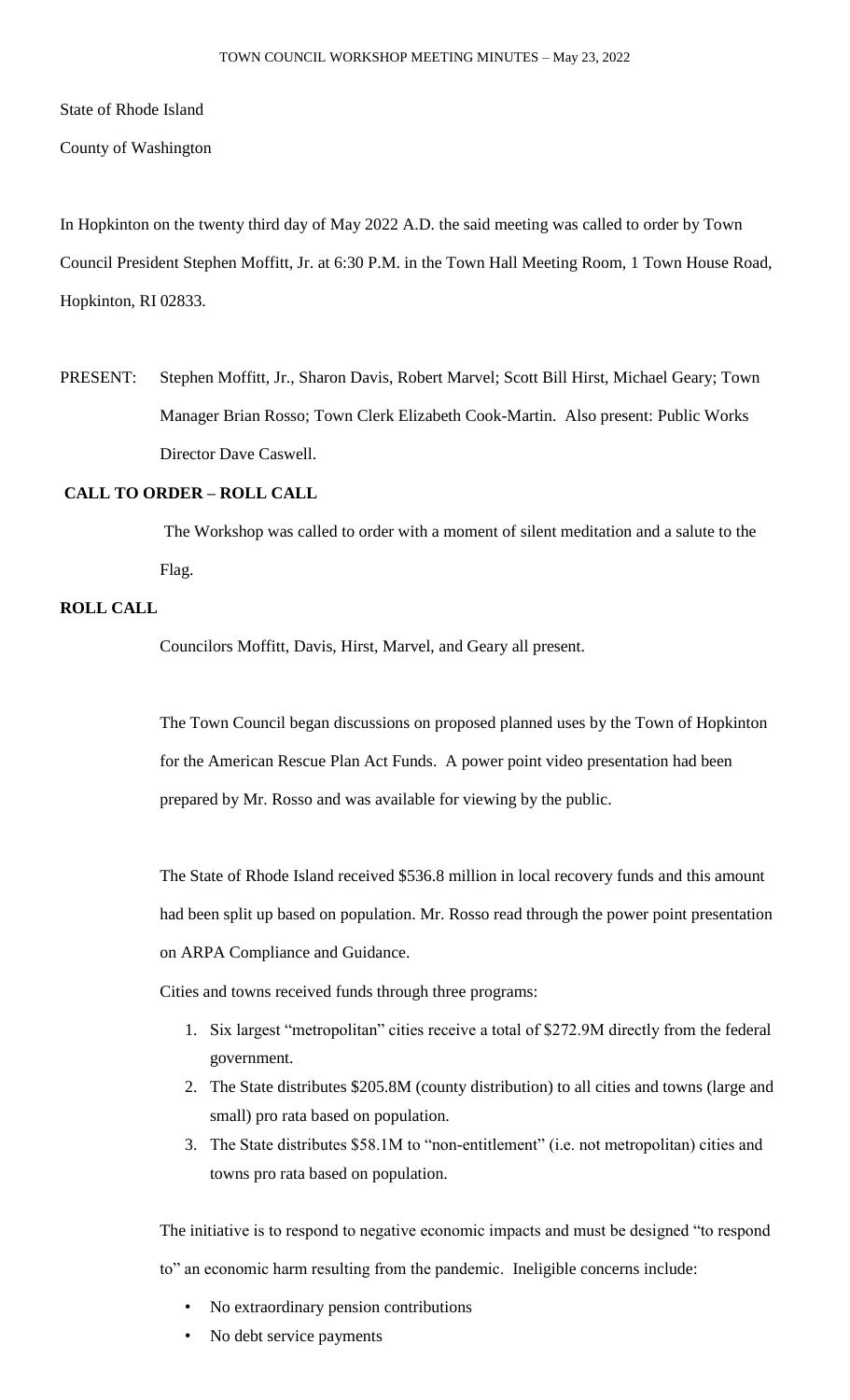- No rainy-day fund contribution/ Fund Balance
- State is not allowed to put additional restrictions or conditions on the distributed funds.

Eligible activities include:

- Replace public sector revenue loss
- Investments in infrastructure, water, sewer, broadband, low-income housing.
- Address negative economic impacts
- Equity-focused services
- Support public health response.

State and Local Fiscal Recovery Funds (SLFRF)

- Focus on equity, infrastructure, housing, tourism, travel, hospitality industries
- Municipality funds flowing through State distributions.
- Municipalities are responsible for meeting compliance requirements and reporting to US Treasury
- Fiscal and Performance quarterly reporting
- Funds obligated on or before December 31, 2024
- Period of Performance ends December 31, 2026

The Town will need to amend the RFP process based on the information provided in a 2,000-page book of compliance documentation.

State and Local Fiscal Recovery Funds (SLFRF)

- Treasury's Final Rule details recipients' compliance responsibilities and provides additional information on eligible and restricted uses of SLFRF award funds and reporting requirements.
- Per 2 CRF Part 200 recipients must develop and implement effective internal controls to ensure that funding decisions under the SLFRF award constitute eligible uses of funds.
- The Final Rule states that any NEU that receives a distribution less than \$10M can classify all of their funds under Revenue Replacement.

Mr. Rosso noted that the Town had already completed the first quarterly report. With regard to the Final Rule, he stated this was good news for the Town as distributions of less than \$10 Million can be used as revenue replacement. Initially, it was thought that it had to go towards water, broadband or sewer infrastructure but the Final Rule states it can be utilized differently because the Town's distribution was well under \$10 Million.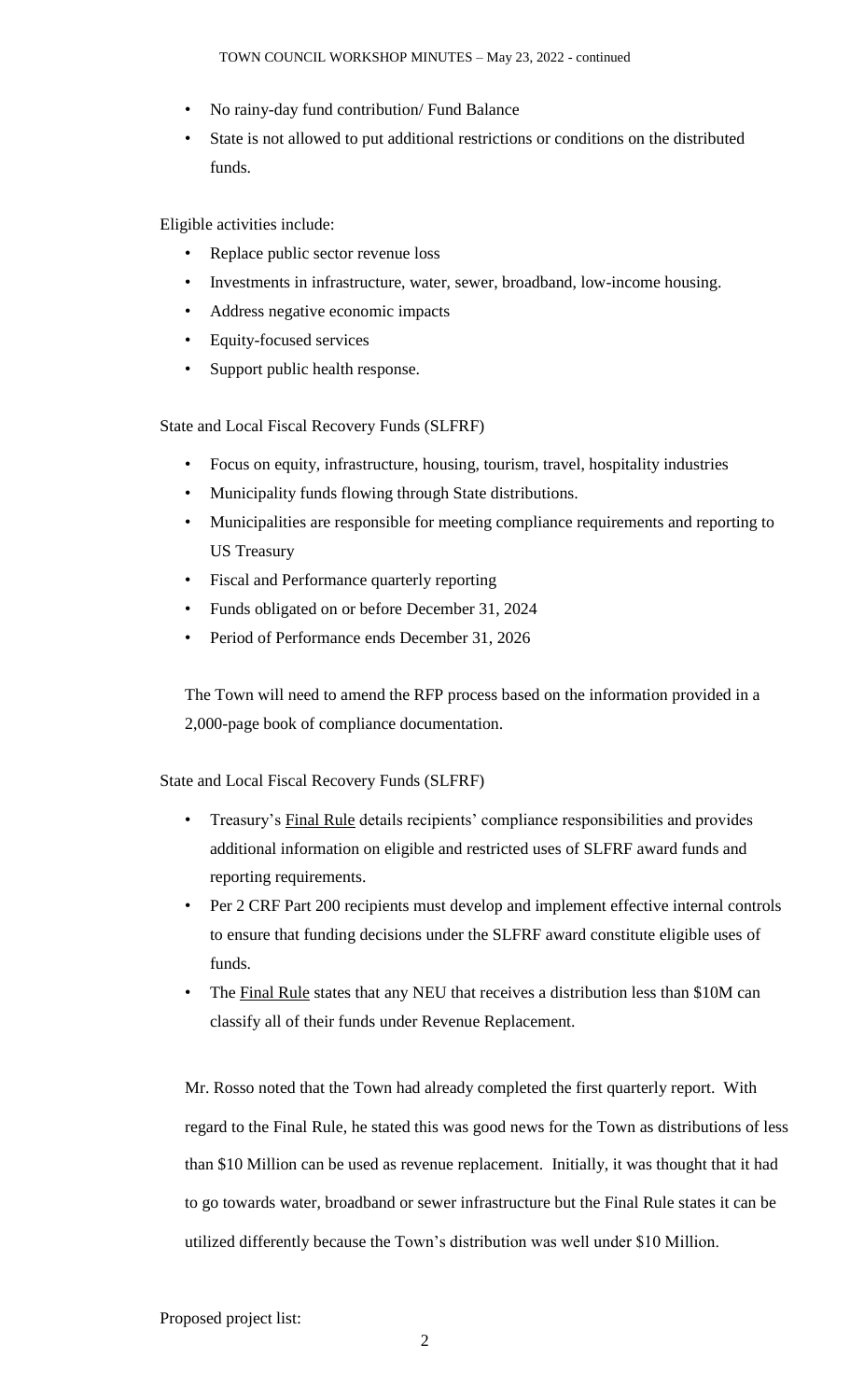- Town Manager met with all the Department Heads to discuss the needs of their respective departments.
- After conferring with Department Heads a list of priority projects was established totaling \$3.7M.
- Careful consideration was taken for all requested projects and further discussion took place between the Town Manager and DH's.
- The total list was revised to include only the highest priority projects that could be completed with the Town's \$2.4M
- The Proposed Project List will be presented to the Town Council for comments, questions and suggestions.

Mr. Rosso stated the Town would need \$3.7 Million for every project the department heads had come up with, so that initial list was pared down to the \$2.4 Million. It was noted that the Town of Hopkinton had spent \$1.6 M on Capital Improvements over the last seven years, which was an average of \$233,355.00 per year. \$233K represents 0.84% of the Town's total Operating Budget. The Town has had a very small amount of money to dedicate to improve operations or to invest in capital improvements. He felt Town was fortunate to have been granted this amount and we must be careful on how it is used. The proposed projects for the ARPA funds are listed below:

| <b>Proposed Project List</b>                                                |                       |                          |
|-----------------------------------------------------------------------------|-----------------------|--------------------------|
|                                                                             |                       |                          |
| Project                                                                     | <b>Department</b>     | <b>Funding Requested</b> |
| <b>Town Hall Consolidation</b>                                              | Town-wide             | \$<br>600,000.00         |
| Rehab or New Construction of Activity Center (Potential 50% Match f/ State) | Town-wide             | \$<br>500,000.00         |
| New Video Conferencing Equip for Town Hall                                  | Town-wide             | \$<br>47,968.00          |
| Hire ARPA Consultant and Compliance Firm (iParametrics)                     | Town-wide             | \$<br>55,000.00          |
| <b>Tax Collection System Upgrade</b>                                        | <b>Tax Collection</b> | \$<br>76,950.00          |
| <b>Accounting System Upgrade</b>                                            | Finance               | \$<br>6,750.00           |
| Tennis Court Repair and Resurfacing/New Fencing w Wind Screen/Walkway       | Recreation            | \$<br>48,864.00          |
| New Basketball Court/Hoops/New Fencing w Wind Screen                        | Recreation            | \$<br>146,292.00         |
| Removal of Old Playground/Drainage/Hydro-Seeding                            | Recreation            | \$<br>61,693.00          |
| New Well at Public Works Complex                                            | <b>Public Works</b>   | \$<br>20,000.00          |
| New Generator for Public Works Complex and Animal Control                   | <b>Public Works</b>   | \$<br>77,236.00          |
| 3/4 Ton Pickup Truck with Plow                                              | <b>Public Works</b>   | \$<br>55,000.00          |
| 3/4 Ton Pickup Truck with Plow                                              | <b>Public Works</b>   | \$<br>55,000.00          |
| Large Dump Truck/Sander and Plow                                            | <b>Public Works</b>   | \$<br>205,000.00         |
| 1 Ton Pickup Truck with Electric Sander                                     | <b>Public Works</b>   | \$<br>105,000.00         |
| <b>Brush Cutter and Blower</b>                                              | <b>Public Works</b>   | \$<br>155,000.00         |
| Animal Control Storage Shed                                                 | <b>Animal Control</b> | \$<br>7,392.00           |
| New Body Armor for Officers (15)- Grant Match                               | Police                | \$<br>9,195.00           |
| New Cruiser Computers (3) with Installation                                 | Police                | \$<br>10,211.00          |
| New Car Radios for Police Cruisers and ACO (8) with Installation            | Police                | \$<br>32,391.24          |
| Portable Radios (2)                                                         | Police                | \$<br>9,270.00           |
| New Server for Town Hall                                                    | ΙT                    | \$<br>15,000.00          |
| New Firewalls (2)                                                           | IT                    | \$<br>10,000.00          |
| Emergency Service Contribution (AFD, AAA, HVAC, HVWFD, RCFD)                | Non-Profits           | \$<br>100,000.00         |
| <b>Total Projected Cost</b>                                                 |                       | \$<br>2,409,212.24       |
| <b>Town of Hopkinton Total ARAP allocation</b>                              |                       | \$<br>2,409,189.05       |

Councilor Geary noted it was quite a list; he asked if there was any State or Federal Funding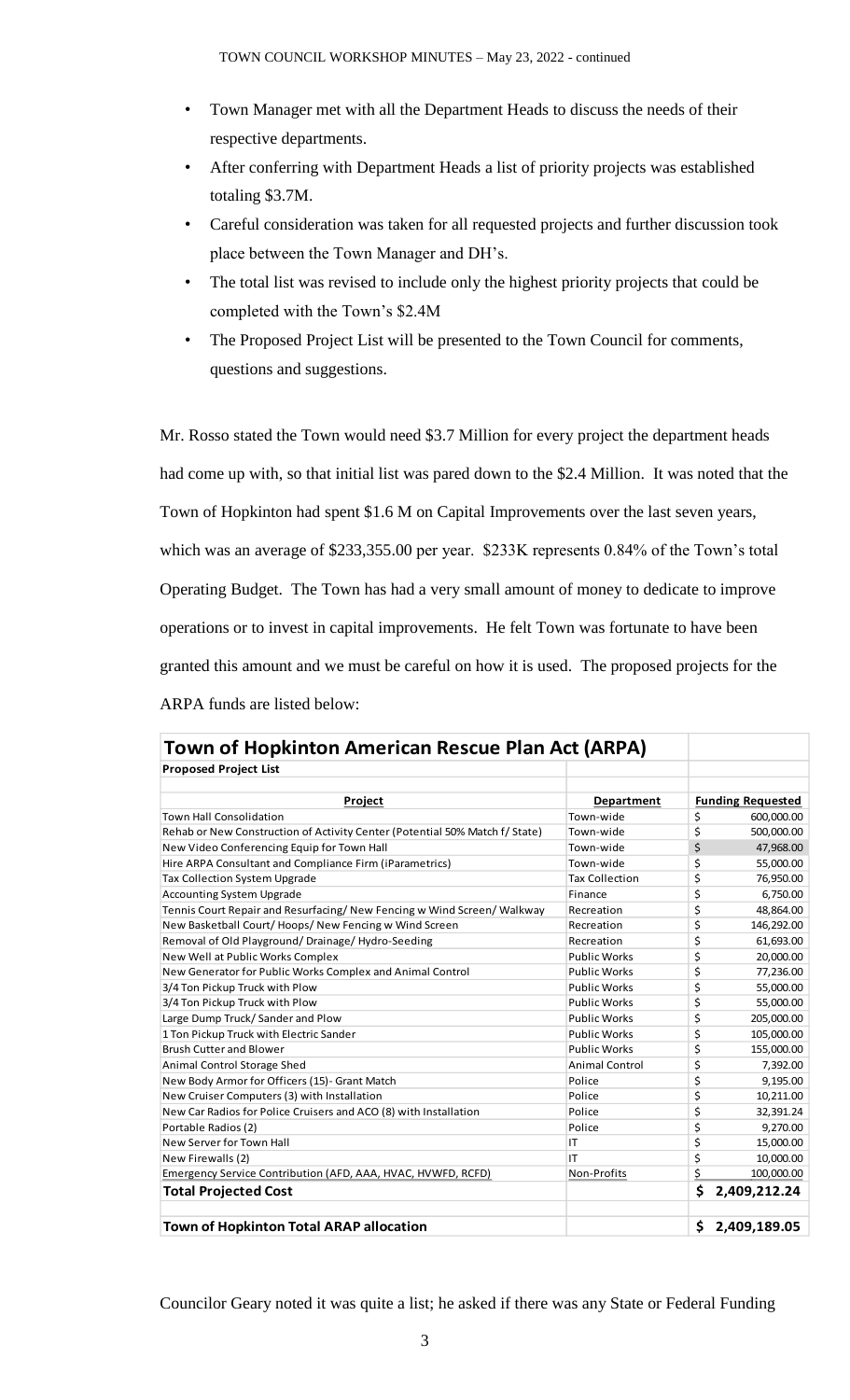for the purchase of body armor. Mr. Rosso responded there was; this was just the Town's list of priorities. He noted one big concern was with the condition of the Thayer House building that will need to be addressed sooner vs. later. Another important item was that the Town had some funds set aside for Town Hall Expansion. A lot of work has already been done but some additional engineering work will be required and updated figures will be needed, so this project will need to be dusted off and brought current. One of the projects proposed was for new construction for the activity center. This came to fruition because the Governor has placed \$46.6 Million in his budget in ARPA matching funds for activities centers and there will be some training the Town would have to commit to; a 50% match is what is being considered. He noted there were many issues that need to be addressed to improve the buildings, including leaks, leaking windows, etc.; and make the buildings that were grandfathered in, ADA compliant. He stated he felt the first step would be to contract with a consulting firm the cost of which he estimated would be less than 2% of the amount allocated to the Town, to make sure the Town is compliant with the regulations. He stated he supported using a consultant; one firm he identified as a consulting organization was iParametrics. Richmond may use them; Charlestown has committed to using them. Mr. Rosso noted the compliance paperwork is daunting and the Town would want to make sure that we are in compliance; he has already gone through a federal audit which was extensive. Mr. Rosso pointed out that the cost of the Public Works proposed projects were at \$670,000.00 right now; this department still needs more but this is a step in the right direction. Councilor Davis asked about the video conferencing system project. Mr. Rosso responded that this system had already been procured; Signet had installed the system. Council President Moffitt felt discussion on the consultant was the first step. All Councilors felt the same and supported going with a consultant; that it would protect the Town and Mr. Rosso. Council President Moffitt noted with the anticipated work load, we are not staffed to be able to do all the related work involved. Mr. Rosso indicated he would consult with iParametrics. He stated he would do his best to negotiate consultant fees to keep them at a bare minimum. The consultant would help to revamp the RFP process and he read other assistance they would provide from a quote he had: create a compliance and transformative investment program with the ARPA funds; identify and assist with other state and federal opportunities coming up with the American Rescue Funds and the Infrastructure Bill, which Mr. Rosso noted would be helpful with the grants that are coming out that are very nuanced. He noted we have spent a lot of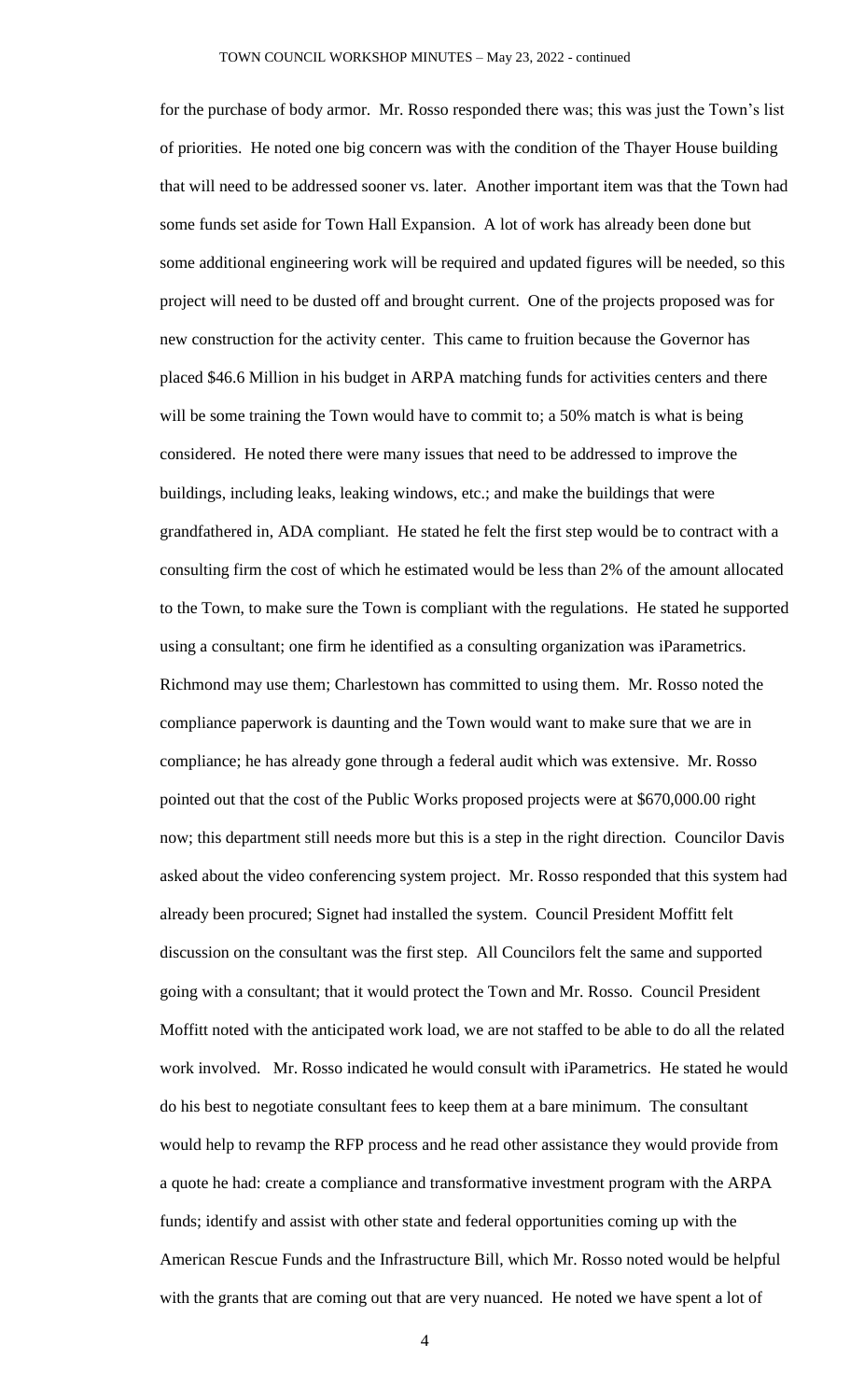time on this; meeting weekly with the Planning Office but the grants are hard to track and there are hundreds of them so it would be nice to have some more insight. They would provide support to Town staff for compliance review, coordinate with appropriate legal staff, provide training and resources for best practices and guidance for Town staff, provide regular progress reports and the consultant would provide updates on hours spent and management of hours. Mr. Rosso stated pricing for large pieces of equipment for Public Works were two years out so to get quotes would be difficult which is why there were estimates on the list. Some things may come in a little lower or a little higher.

Councilor Geary asked how many basketball courts there were. Mr. Rosso responded there were two and that they were to be revamped. Additional efforts were being made to obtain grant funding for the drainage issue on the field. The updates for the basketball courts include new hoops; new resurfacing with an elevation adjustments and wind fencing. He explained that one grant was pending and there was another grant opportunity the Town may be eligible to apply for. There would be new tennis court walkways and there may be a fence installed between the tennis court and playground area. They were trying to make Crandall Field a destination. He stated during the next budget cycle there would be funds included in the proposed budget to maintain both the Langworthy Playground and Crandall Field Playground. They were two nice parks and we need to maintain them. The town will need to look to the future and look at future grant opportunities. Councilor Davis liked the list; it covered needs for the whole town; that Public Works has had needs for a long time. Councilor Moffitt felt this money would be well spent and was pleased there was an opportunity to help facilitate this. Councilor Geary felt the estimates were on the high side. Mr. Rosso stated it was their best estimates at this time and they could very well change. He stated the first step would be to address obtaining a consultant by advertising an RFP; once that is done, work on getting the RFP process updated and into compliance with the regulations. Council President Moffitt agreed the consultant should be the priority. Councilor Hirst asked if the Town Council would need to vote on it and was informed that as projects come up, yes the Town Council will have to give its blessing. At this point, Mr. Rosso just needs the Council's okay to solicit the bids. Councilor Hirst noted there seem to be projects that were not being funded. Mr. Rosso noted there was a second workshop with the non-profit agencies and they could speak for themselves to address their requests. They have a total amount they are asking for from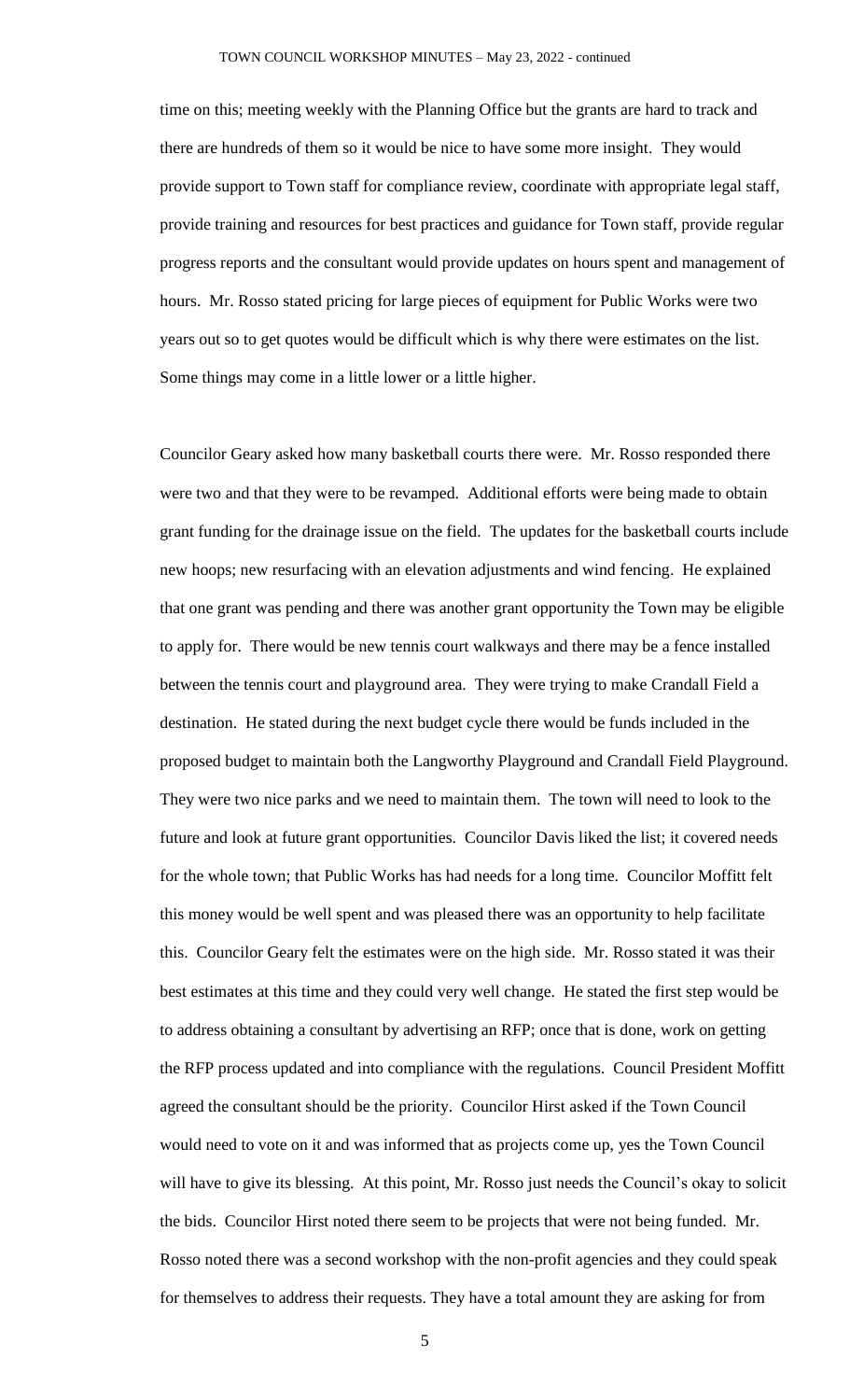Hopkinton and from Richmond from five different public safety organizations; fire and ambulance. Councilor Davis asked if there were other consulting firms other than iParametrics. Mr. Rosso stated iParametrics was on the State MPA list but he would be soliciting other firms as well. Councilor Marvel asked about the libraries; if there was any need there. He noted that it was a great list but he did not want to leave anyone out. Mr. Rosso was certain they would be at the next workshop. Mr. Rosso needs the Council's blessing to go forward to solicit bids. He would like to get the ball rolling and start ordering the public works equipment which has a two year waiting period. He noted that it may appear that the Police Department was being left out but he explained that there is a Hopkinton Police Officer that works with the FDA on cases; which is a good thing for the town; if there is a settlement, there would be a potential revenue stream resulting from forfeiture for Hopkinton. He explained that forfeiture funds must be used for the police; it cannot supplant the budget; so they have a means and those funds can be utilized for CIP purchases. He wanted to assure everyone that the Police Department was not being snubbed and he had spoken with Chief Palmer.

Councilor Geary supports having a consultant involved. Mr. Rosso will start engaging with consulting firms. Council President Moffitt indicated when he is ready to bring a recommendation to the Town Council, it will be dealt with like any other bid. He hopes that people will understand that there are limitations on spending. Councilor Hirst felt that to be the best way to do it and the best way to let everyone know. The Town Council had no objections to Mr. Rosso's recommendation to begin the process with regard to the consultant.

## Public Comment:

Robert Greene of North Road questioned what Town Hall Consolidation was. Mr. Rosso explained that for ten plus years there have been plans to expand the Town Hall. Right now Town Government is decentralized; some buildings were not fully handicap compliant. There has been some engineering work done; including DEM permitting. There is an existing layout and there are blueprints for the project to expand and add on to the existing building. Council President Moffitt explained there is money that has been set aside and saved for it; the ARPA funds will allow the Town to move forward. This project has been on the Town's radar for some time. Mr. Greene asked about the Public Works prioritization and about the Town roads; was more money needed; will public works be short changed; would it be better